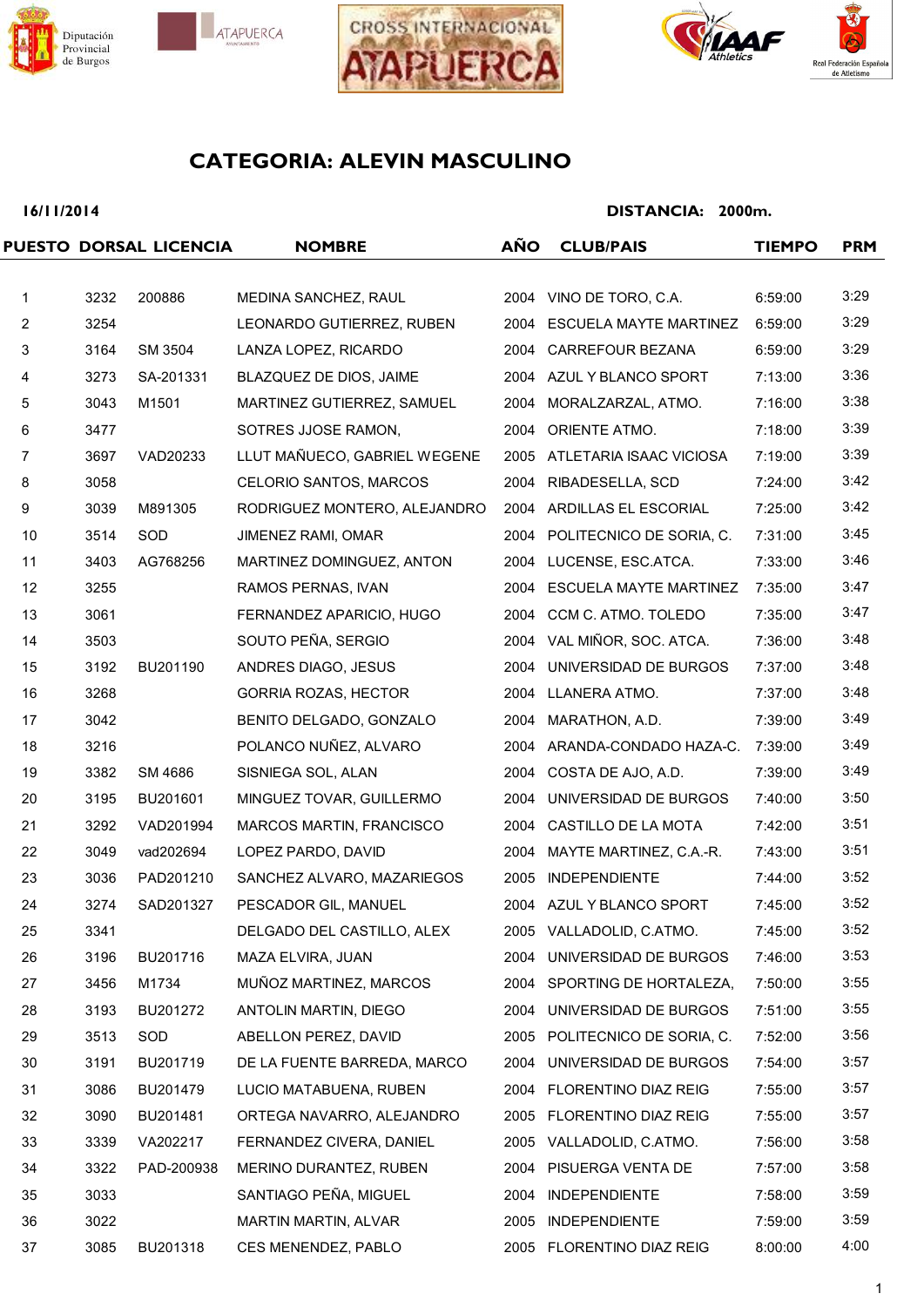







## **16/11/2014**

|    |      | PUESTO DORSAL LICENCIA | <b>NOMBRE</b>                    | <b>AÑO</b> | <b>CLUB/PAIS</b>                   | <b>TIEMPO</b> | <b>PRM</b> |
|----|------|------------------------|----------------------------------|------------|------------------------------------|---------------|------------|
| 38 | 3237 |                        | LOZANO SEGOVIA, SANTI            |            | 2005 NEW RUNNERS                   | 8:01:00       | 4:00       |
| 39 | 3242 |                        | VIÑUELA RODRIGUEZ, IMANOL        |            | 2004 NEW RUNNERS                   | 8:01:00       | 4:00       |
| 40 | 3662 | <b>BU-3787</b>         | NANCLARES CASANOVA, JAIME        |            | 2005 AMA (Caixa-Caja Burgos), C.D. | 8:03:00       | 4:01       |
| 41 | 3474 | SM3788                 | SALAS CAYON, ALEX                |            | 2004 TORRELAVEGA, ATMO.            | 8:05:00       | 4:02       |
| 42 | 3270 | <b>ESCOLAR</b>         | TAPIA RONCERO, DIEGO             |            | 2004 SORIA CAJA RURAL, ATMO.       |               | 0:00       |
| 43 | 3393 |                        | VALENZUELA SAINZ, DANIEL         |            | 2004 CAJA CÍRCULO CAPISCOL         |               | 0:00       |
| 44 | 3185 | BU201515               | FERNANDEZ FERNANDEZ, MARCO       |            | 2005 UNIVERSIDAD DE BURGOS         |               | 0:00       |
| 45 | 3194 | BU201273               | <b>GALLO VICARIO, MANUEL</b>     |            | 2004 UNIVERSIDAD DE BURGOS         |               | 0:00       |
| 46 | 3283 | SM4654                 | COLLERA ANUARBE, MARCOS          |            | 2005 CAYON HELIOS DICA EDM.        |               | 0:00       |
| 47 | 3023 |                        | GARCIA-TUÑON PEREZ, JAVIER       |            | 2005 INDEPENDIENTE                 |               | 0:00       |
| 48 | 3452 |                        | PEREZ DARY, JOSEBA ANDONI        |            | 2005 VALLE DE MENA, C.A.           |               | 0:00       |
| 49 | 3296 |                        | ELVIRA PEREZ, ADRIAN             |            | 2005 FERNAN GONZALEZ, C.           |               | 0:00       |
| 50 | 3392 |                        | SALVADOR GARCIA, SERGIO          |            | 2004 CAJA CÍRCULO CAPISCOL         |               | 0:00       |
| 51 | 3698 |                        | RAMOS ORTIZ, ALEJANDRO           |            | 2005 FLORENTINO DIAZ REIG          |               | 0:00       |
| 52 | 3342 |                        | GOMEZ-CRUZADO GUERRA,            |            | 2005 VALLADOLID, C.ATMO.           |               | 0:00       |
| 53 | 3695 |                        | MARTINEZ HERVAS, DANIEL          |            | 2004 FERNAN GONZALEZ, C.           |               | 0:00       |
| 54 | 3338 | VA202056               | CABRERA BUSTAMANTE, ROBERTO      |            | 2005 VALLADOLID, C.ATMO.           |               | 0:00       |
| 55 | 3044 |                        | <b>GARCIA GIL, LUCAS</b>         | 2004       | GIJONES FUMERU, ATCO.              |               | 0:00       |
| 56 | 3284 | SM4653                 | COLLERA ANUARBE, HUGO            |            | 2005 CAYON HELIOS DICA EDM.        |               | 0:00       |
| 57 | 3375 | SM4758                 | SAN EMETERIO SOLANA, DIEGO       |            | 2005 CASTAÑEDA, C.D.N. ATMO.       |               | 0:00       |
| 58 | 3200 |                        | ABED, OTHMANE                    |            | 2004 UNIVERSIDAD DE BURGOS         |               | 0:00       |
| 59 | 3365 |                        | PLA ESTEBANEZ, ALEJANDRO         |            | 2004 COLMENAR VIEJO, C.A.          |               | 0:00       |
| 60 | 3197 | BU                     | SAN MIGUEL GIL, PEDRO            |            | 2004 UNIVERSIDAD DE BURGOS         |               | 0:00       |
| 61 | 3189 | BU201640               | SEOANE ALONSO, IVAN              |            | 2005 UNIVERSIDAD DE BURGOS         |               | 0:00       |
| 62 | 3374 | BUD201429              | ORDANA MAZA, DAVID               |            | 2005 BRIVIESCA, ATMO.              |               | 0:00       |
| 63 | 3220 |                        | GUIJARRO SAN JUAN, SERGIO        |            | 2004 ARANDA-CONDADO HAZA-C.        |               | 0:00       |
| 64 | 3367 |                        | ESCRIBANO VAZQUEZ, ALVARO        |            | 2004 COLMENAR VIEJO, C.A.          |               | 0:00       |
| 65 | 3345 |                        | MARCH ORTEGA, PABLO              |            | 2004 VALLADOLID, C.ATMO.           |               | 0:00       |
| 66 | 3127 |                        | <b>BARTOLOME MANRIQUE, JORGE</b> |            | 2004 ANTONIO MACHADO               |               | 0:00       |
| 67 | 3544 |                        | GÜEMES UBIERNA, IGNACIO          |            | 2004 JESUITAS, C.                  |               | 0:00       |
| 68 | 3657 |                        | ESTEBAN ASENJO, JUAN IGNACIO     |            | 2004 ESC.MUNICIPAL ATMO.-          |               | 0:00       |
| 69 | 3499 |                        | RUIZ BLANCO, RUBEN               |            | 2004 SAN PEDRO Y SAN FELICES,      |               | 0:00       |
| 70 | 3419 |                        | CHELAGHMI CHELAGHMI, SAID        |            | 2004 RIOJA AÑARES                  |               | 0:00       |
| 71 | 3458 | M9461                  | FERNANDEZ RAMOS, JAVIER          |            | 2004 SPORTING DE HORTALEZA,        |               | 0:00       |
| 72 | 3092 | BU201482               | SANJUANES MENA, ALEJANDRO        |            | 2005 FLORENTINO DIAZ REIG          |               | 0:00       |
| 73 | 3231 |                        | PEREZ SICILIA, ALVARO            |            | 2005 ATLETARIA ISAAC VICIOSA       |               | 0:00       |
| 74 | 3155 |                        | RODRIGUEZ MORADILLO, MARIO       |            | 2005 LICEO CASTILLA, C.            |               | 0:00       |
| 75 | 3240 |                        | PRIETO NUEZ, HECTOR              |            | 2004 NEW RUNNERS                   |               | 0:00       |
|    |      |                        |                                  |            |                                    |               |            |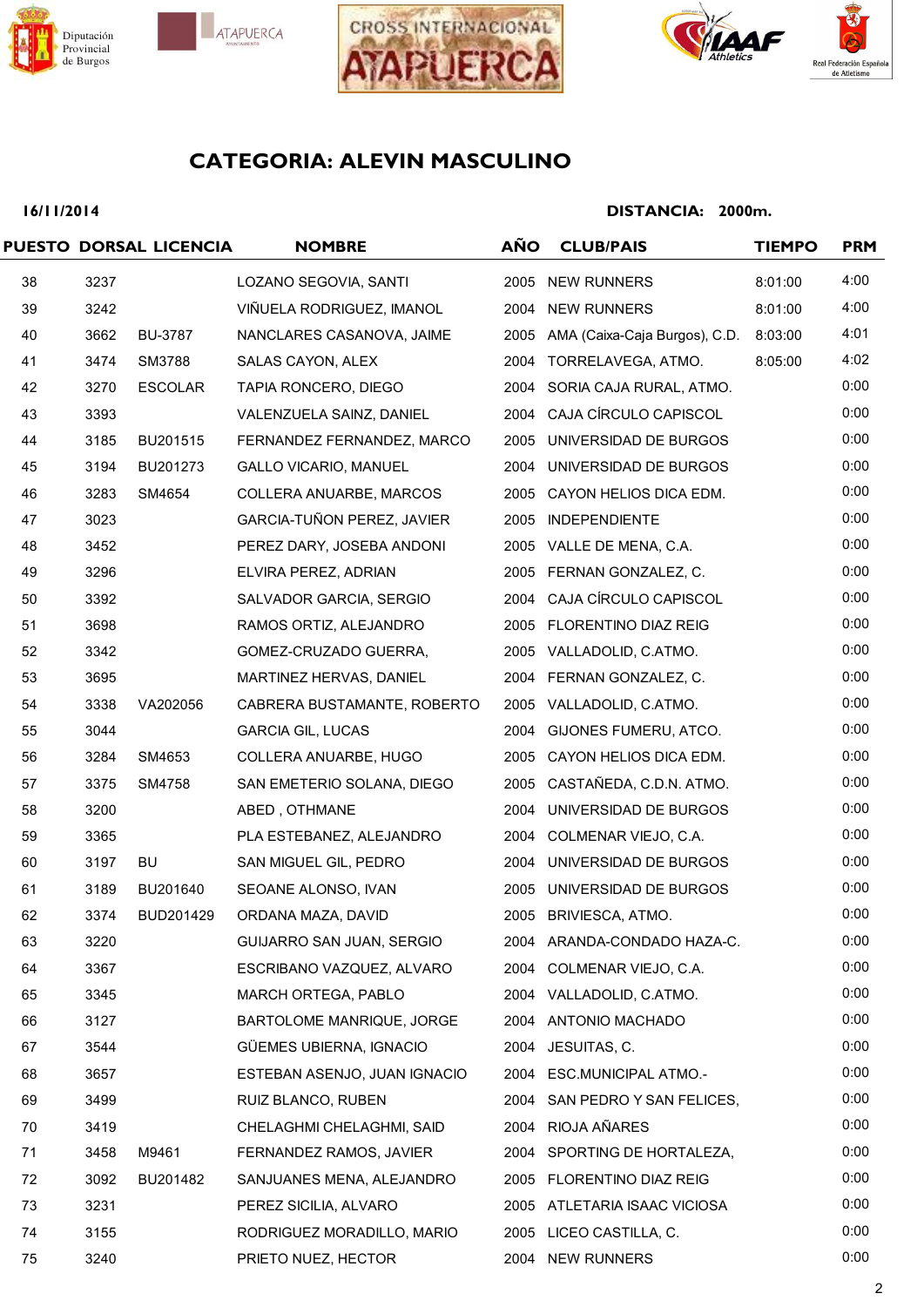







## **16/11/2014**

|     |      | PUESTO DORSAL LICENCIA | <b>NOMBRE</b>                  | AÑO | <b>CLUB/PAIS</b>              | <b>TIEMPO</b> | <b>PRM</b> |
|-----|------|------------------------|--------------------------------|-----|-------------------------------|---------------|------------|
| 76  | 3346 |                        | CALVO HERRERO, ADRIAN          |     | 2004 VALLADOLID, C.ATMO.      |               | 0:00       |
| 77  | 3067 |                        | FERNANDEZ MENENDEZ, DAVID      |     | 2004 LUGONES S.D., ATCO. DE   |               | 0:00       |
| 78  | 3187 | BU201604               | MORAN MONTERO, ALVARO          |     | 2005 UNIVERSIDAD DE BURGOS    |               | 0:00       |
| 79  | 3282 | SM4218                 | VILLEGAS HERRAN, ADRIAN        |     | 2004 CAYON HELIOS DICA EDM.   |               | 0:00       |
| 80  | 3394 |                        | PRIETO GUIMARA, SAMUEL         |     | 2004 CAJA CÍRCULO CAPISCOL    |               | 0:00       |
| 81  | 3570 |                        | CRISAN, FLAVIO DAVID           |     | 2004 VENERABLES, CEIP         |               | 0:00       |
| 82  | 3162 | SM 3889                | MARTIN SAMOS, PABLO            |     | 2005 CARREFOUR BEZANA         |               | 0:00       |
| 83  | 3241 |                        | RAMOS GAGO, IVAN               |     | 2004 NEW RUNNERS              |               | 0:00       |
| 84  | 3651 |                        | BARRIOCANAL BARBERO, HUGO      |     | 2005 ESC.MUNICIPAL ATMO.-     |               | 0:00       |
| 85  | 3047 |                        | MARURI ABAIGAR, IBAI           |     | 2005 MUÑATONES, U.D.          |               | 0:00       |
| 86  | 3166 | SM 4329                | MARTN MARTINEZ, DIEGO          |     | 2005 CARREFOUR BEZANA         |               | 0:00       |
| 87  | 3029 |                        | TORIBIO BLANCO, JUAN FRANCISCO |     | 2004 INDEPENDIENTE            |               | 0:00       |
| 88  | 3500 |                        | FERNANDEZ FERNANDEZ, MARCOS    |     | 2004 VAL MIÑOR, SOC. ATCA.    |               | 0:00       |
| 90  | 3271 | <b>ESCOLAR</b>         | HERNANDEZ RUIZ, GUILLERMO      |     | 2005 SORIA CAJA RURAL, ATMO.  |               | 0:00       |
| 91  | 3656 |                        | GARCIA CALVO, DAVID            |     | 2004 ESC.MUNICIPAL ATMO.-     |               | 0:00       |
| 92  | 3407 |                        | MACIAS BARBA, JOEL             |     | 2004 SOLAR DEL CID, C.        |               | 0:00       |
| 93  | 3615 |                        | ALBILLOS MARTINEZ, MARCOS      |     | 2005 JESUS MARIA, COL.        |               | 0:00       |
| 94  | 3057 |                        | ASCACIBAR BAQUEDANO, ALEX      |     | 2004 DOCTOR CASTROVIEJO       |               | 0:00       |
| 95  | 3124 |                        | BARRIUSO BARROSO, NICOLAS      |     | 2004 ANTONIO MACHADO          |               | 0:00       |
| 96  | 3373 | BUD201430              | ORDUNA MAZA, MARIO             |     | 2005 BRIVIESCA, ATMO.         |               | 0:00       |
| 97  | 3015 |                        | ZUBIA MERINO, MIKEL            |     | 2004 INDEPENDIENTE            |               | 0:00       |
| 98  | 3481 |                        | GALLARDO MANRIQUE, RAUL        |     | 2005 JUAN DE VALLEJO, C.      |               | 0:00       |
| 99  | 3122 |                        | GUTIERREZ NEBREDA, MIGUEL      |     | 2004 ANTONIO MACHADO          |               | 0:00       |
| 100 | 3217 |                        | MARTINEZ MANZANO, JORGE        |     | 2005 ARANDA-CONDADO HAZA-C.   |               | 0:00       |
| 101 | 3497 |                        | MARHABI, ABDELLAH              |     | 2005 SAN PEDRO Y SAN FELICES, |               | 0:00       |
| 102 | 3250 |                        | <b>GABAO MARTINEZ, SERGIO</b>  |     | 2004 SANVICENTEÑO, POLIDEP.   |               | 0:00       |
| 103 | 3060 | AVD200376              | HERNANZ GILBERT, TELMO         |     | 2004 PUENTE ROMANILLOS, C.D.  |               | 0:00       |
| 104 | 3502 |                        | GONZALEZ GARCIA, JESUS         |     | 2005 VAL MIÑOR, SOC. ATCA.    |               | 0:00       |
| 105 | 3571 |                        | IBAÑEZ GONZALEZ, MATEO         |     | 2004 VENERABLES, CEIP         |               | 0:00       |
| 106 | 3315 | SM4085                 | SAN MIGUEL VILLANUEVA, YAGO    |     | 2004 PIELAGOS                 |               | 0:00       |
| 107 | 3291 |                        | RUIZ MAYO, DANIEL              |     | 2004 SAGRADA FAMILIA, C.      |               | 0:00       |
| 108 | 3681 |                        | <b>GABRIEL, ANDREI</b>         |     | 2004 CLAUDIO SANCHEZ          |               | 0:00       |
| 109 | 3175 | <b>ESCOLAR</b>         | LOPEZ RODRIGUEZ, ALAN          |     | 2004 EL ARRIERO MARAGATO-     |               | 0:00       |
| 110 | 3340 |                        | ALONSO MARTIN, JUAN            |     | 2005 VALLADOLID, C.ATMO.      |               | 0:00       |
| 111 | 3019 |                        | DIAZ URTURI, CHRISTIAN         |     | 2005 INDEPENDIENTE            |               | 0:00       |
| 112 | 3445 | SM 3835                | GONZALEZ GONZALEZ, LARO        |     | 2005 ESPAÑA DE CUETO, AT.     |               | 0:00       |
| 113 | 3295 |                        | FLORIAN SERRANO, CRISTIAN      |     | 2005 FERNAN GONZALEZ, C.      |               | 0:00       |
| 114 | 3233 | 200910                 | MARIA PEÑA, RENSO              |     | 2004 VINO DE TORO, C.A.       |               | 0:00       |
|     |      |                        |                                |     |                               |               |            |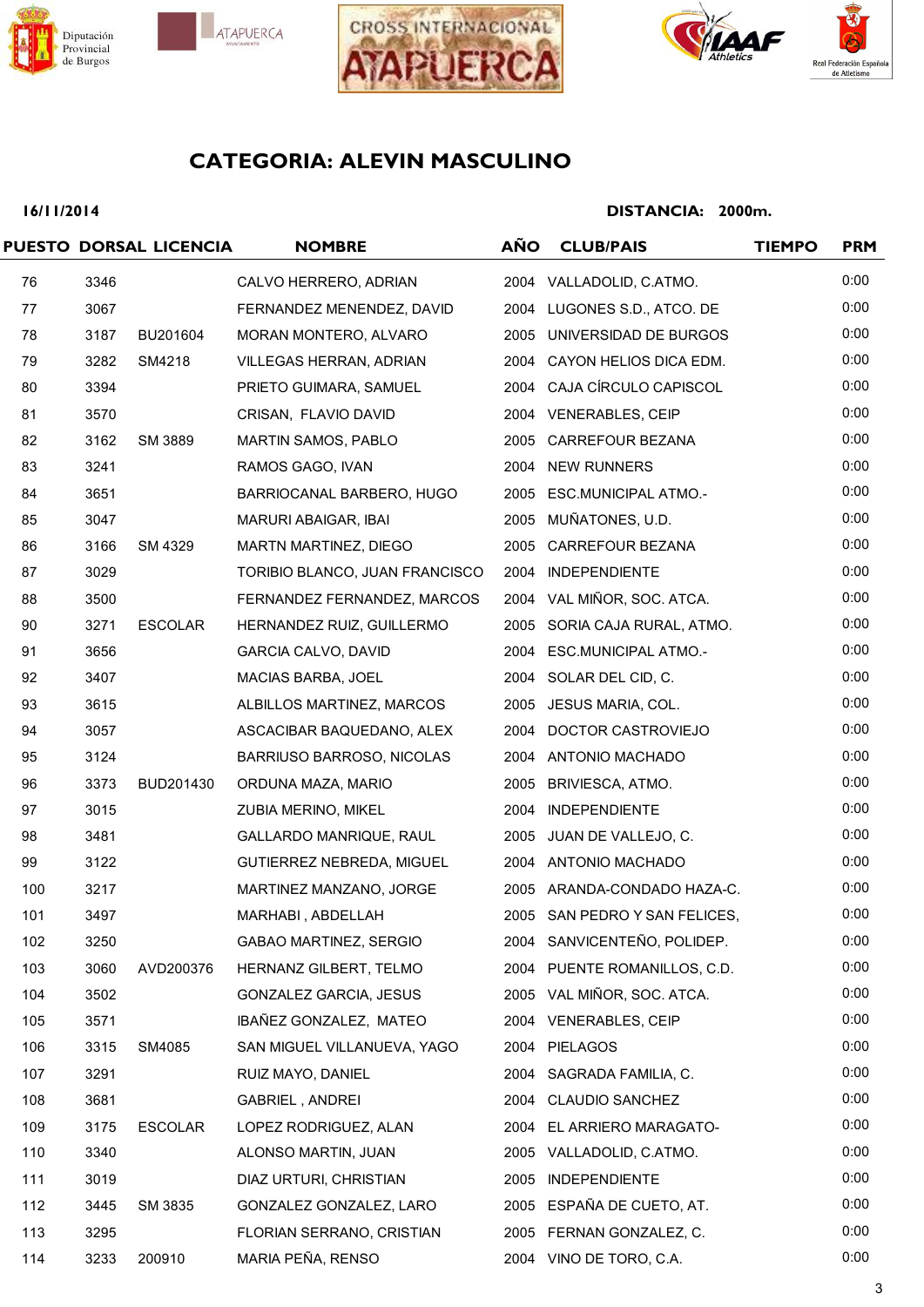







## **16/11/2014**

|     |      | PUESTO DORSAL LICENCIA | <b>NOMBRE</b>                  | <b>AÑO</b> | <b>CLUB/PAIS</b>                   | <b>TIEMPO</b> | <b>PRM</b> |
|-----|------|------------------------|--------------------------------|------------|------------------------------------|---------------|------------|
| 115 | 3328 | PAD-201477             | CALVO PEREZ, ALBERTO           |            | 2004 PISUERGA VENTA DE             |               | 0:00       |
| 116 | 3678 |                        | SERRANO ALBA, HUGO             |            | 2005 CLAUDIO SANCHEZ               |               | 0:00       |
| 117 | 3120 |                        | UZQUIZA BLASCO, SERGIO         |            | 2004 ANTONIO MACHADO               |               | 0:00       |
| 118 | 3660 | <b>BU-3791</b>         | ALONSO PINDADO, ZANDER         |            | 2004 AMA (Caixa-Caja Burgos), C.D. |               | 0:00       |
| 119 | 3119 |                        | CASAJUS MORAL, GAEL            |            | 2004 ANTONIO MACHADO               |               | 0:00       |
| 120 | 3569 |                        | COLINA MILLAS, DIEGO           |            | 2004 VENERABLES, CEIP              |               | 0:00       |
| 121 | 3537 |                        | DEL AMO GARCIA-LUJAN, IGNACIO  |            | 2005 JESUITAS, C.                  |               | 0:00       |
| 122 | 3121 |                        | MARTINEZ GROSSELIN, ALEJANDRO  |            | 2004 ANTONIO MACHADO               |               | 0:00       |
| 123 | 3112 |                        | <b>GARCIA VARONA, ISMAEL</b>   |            | 2005 ANTONIO MACHADO               |               | 0:00       |
| 124 | 3475 | SM4174                 | MARTIN GUTIERREZ, MARIO        |            | 2005 TORRELAVEGA, ATMO.            |               | 0:00       |
| 125 | 3557 |                        | MIRAVALLES COB, GONZALO        |            | 2005 CARDENAL CISNEROS, CRA        |               | 0:00       |
| 126 | 3025 | LR 2096                | DE LA CUESTA GONZALEZ, HECTOR  |            | 2004 INDEPENDIENTE                 |               | 0:00       |
| 127 | 3546 |                        | ARRIBAS BERCEDO, PABLO         |            | 2005 Mª TERESA LEON, CEIP          |               | 0:00       |
| 128 | 3343 |                        | PEREZ DEL RIO, DANIEL          |            | 2005 VALLADOLID, C.ATMO.           |               | 0:00       |
| 129 | 3087 | BU201478               | CEBALLOS ARNAIZ, ISMAEL        |            | 2004 FLORENTINO DIAZ REIG          |               | 0:00       |
| 130 | 3028 |                        | REDONDO CUESTA, DANIEL         |            | 2005 INDEPENDIENTE                 |               | 0:00       |
| 131 | 3186 | BU201516               | HERNANDEZ PADRONEZ, DAVID      |            | 2005 UNIVERSIDAD DE BURGOS         |               | 0:00       |
| 132 | 3464 |                        | DE LA FUENTE VALDERAS, ANTONIO |            | 2004 SANTO DOMINGO DE              |               | 0:00       |
| 133 | 3027 |                        | MARIJUAN CABREJAS, DIEGO       |            | 2005 INDEPENDIENTE                 |               | 0:00       |
| 134 | 3251 |                        | CASTRO PAMPANO, MIGUEL         |            | 2005 SANVICENTEÑO, POLIDEP.        |               | 0:00       |
| 135 | 3219 |                        | ARRIBAS JORGE, ADRIAN          |            | 2004 ARANDA-CONDADO HAZA-C.        |               | 0:00       |
| 136 | 3285 |                        | SAN ESTEBAN BERMEJO, DAVID     |            | 2005 SAGRADA FAMILIA, C.           |               | 0:00       |
| 137 | 3410 |                        | SAIZ TAMAYO, VICTOR            |            | 2005 SOLAR DEL CID, C.             |               | 0:00       |
| 138 | 3545 |                        | MEDINA FRAILE, DIEGO           |            | 2004 JESUITAS, C.                  |               | 0:00       |
| 139 | 3693 |                        | GARCIA FERNANDEZ, ALVARO       |            | 2005 FERNANDO DE ROJAS, C.         |               | 0:00       |
| 140 | 3198 |                        | HERNANDEZ GIL, JOSUE           |            | 2004 UNIVERSIDAD DE BURGOS         |               | 0:00       |
| 141 | 3440 |                        | MARTINEZ ANDRES, RUBEN         |            | 2005 SIMON DE COLONIA              |               | 0:00       |
| 142 | 3494 |                        | CHADDAD, RIDA                  |            | 2005 SAN PEDRO Y SAN FELICES,      |               | 0:00       |
| 143 | 3692 |                        | PEREZ PUERTOR, AITOR           |            | 2004 FERNANDO DE ROJAS, C.         |               | 0:00       |
| 144 | 3199 |                        | SANTAMARIA SAIZ, ALVARO        |            | 2004 UNIVERSIDAD DE BURGOS         |               | 0:00       |
| 145 | 3455 | M9440                  | ARRANZ MARTIN, GUILLERMO       |            | 2004 SPORTING DE HORTALEZA,        |               | 0:00       |
| 146 | 3423 |                        | PASCUAL REDONDO, SERGIO        |            | 2004 PADRE MANJON                  |               | 0:00       |
| 147 | 3113 |                        | IBAÑEZ BARREIRO, RODRIGO       |            | 2005 ANTONIO MACHADO               |               | 0:00       |
| 148 | 3089 | BU201485               | FONTECHA SANTOS, GABRIEL       |            | 2005 FLORENTINO DIAZ REIG          |               | 0:00       |
| 149 | 3275 | CL-70927               | CARBALLUDE PAGES, ADAI         |            | 2005 PALAMOS, A.A.                 |               | 0:00       |
| 150 | 3542 |                        | DELGADO SIMON, DANIEL          |            | 2004 JESUITAS, C.                  |               | 0:00       |
| 152 | 3451 |                        | UGENCIO COLINA, JUAN JOSE      |            | 2004 VALLE DE MENA, C.A.           |               | 0:00       |
| 153 | 3683 |                        | ESCOBAR SOLANA, DAVID          |            | 2004 CLAUDIO SANCHEZ               |               | 0:00       |
|     |      |                        |                                |            |                                    |               |            |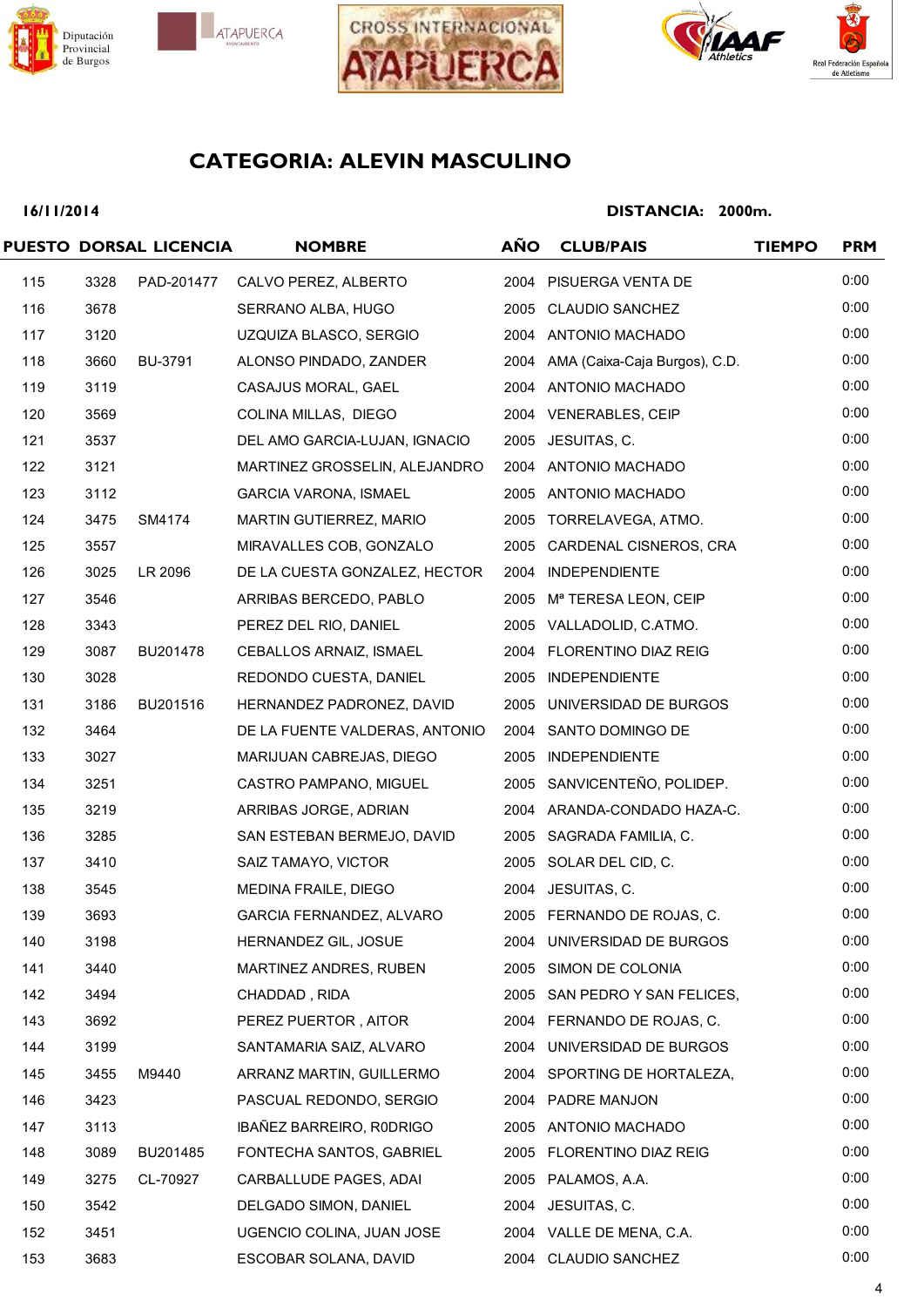







## **16/11/2014**

|     |      | PUESTO DORSAL LICENCIA | <b>NOMBRE</b>                 | <b>AÑO</b> | <b>CLUB/PAIS</b>                   | <b>TIEMPO</b> | <b>PRM</b> |
|-----|------|------------------------|-------------------------------|------------|------------------------------------|---------------|------------|
| 154 | 3476 | SM3665                 | TERAN DE LA FUENTE, LUCAS     |            | 2004 TORRELAVEGA, ATMO.            |               | 0:00       |
| 155 | 3325 | Escolar                | RENEDO ZABALETA, SERGIO       |            | 2005 PISUERGA VENTA DE             |               | 0:00       |
| 156 | 3201 |                        | <b>GARCIA PAZ, SAMUEL</b>     |            | 2005 UNIVERSIDAD DE BURGOS         |               | 0:00       |
| 157 | 3038 |                        | <b>IGLESIAS MARIN, ALVAR</b>  |            | 2005 INDEPENDIENTE                 |               | 0:00       |
| 158 | 3324 | PAD-201391             | COBAS CURIEL, IVAN            |            | 2005 PISUERGA VENTA DE             |               | 0:00       |
| 159 | 3125 |                        | <b>BADENAS ORIHUEL, MARIO</b> |            | 2004 ANTONIO MACHADO               |               | 0:00       |
| 160 | 3163 | SM 3521                | HOZ MARTN, IVAN               |            | 2004 CARREFOUR BEZANA              |               | 0:00       |
| 161 | 3516 | SOD                    | GARCIA TEJON, DIEGO           |            | 2004 POLITECNICO DE SORIA, C.      |               | 0:00       |
| 162 | 3541 |                        | PEREZ NAVAZO, FELIPE          |            | 2005 JESUITAS, C.                  |               | 0:00       |
| 163 | 3366 |                        | CORRAL MONDEJAR, JAVIER       |            | 2004 COLMENAR VIEJO, C.A.          |               | 0:00       |
| 164 | 3555 |                        | COB CASADO, LUIS              |            | 2004 CARDENAL CISNEROS, CRA        |               | 0:00       |
| 165 | 3679 |                        | UZQUIZA LOPEZ, RUBEN          |            | 2005 CLAUDIO SANCHEZ               |               | 0:00       |
| 166 | 3416 |                        | MARTINEZ MONGIA, DANIEL       |            | 2004 SOLAR DEL CID, C.             |               | 0:00       |
| 167 | 3094 |                        | ORTEGA PEÑA, MARCOS           |            | 2005 FLORENTINO DIAZ REIG          |               | 0:00       |
| 168 | 3096 |                        | ALONSO MARTIN, NICOLAS        |            | 2005 FLORENTINO DIAZ REIG          |               | 0:00       |
| 169 | 3584 |                        | ANTON DE LA CRUZ, JOSE MIGUEL |            | 2005 VILLAGONZALO, CEIP            |               | 0:00       |
| 170 | 3554 |                        | BLIDAR, DENIS                 |            | 2004 CARDENAL CISNEROS, CRA        |               | 0:00       |
| 171 | 3368 |                        | <b>GUERRERO VERA, SAMUEL</b>  |            | 2004 COLMENAR VIEJO, C.A.          |               | 0:00       |
| 172 | 3264 | <b>ESCOLAR</b>         | ABAJO SANTOS, KEVIN           |            | 2005 303 ATMO. LA BAÑEZA, C.D.     |               | 0:00       |
| 173 | 3559 |                        | MELADO RODRIGUEZ, UNAI        |            | 2005 SIGLO XXI, CRA                |               | 0:00       |
| 174 | 3690 |                        | BARRIUSO LOPEZ, ISAAC         |            | 2004 FERNANDO DE ROJAS, C.         |               | 0:00       |
| 175 | 3687 |                        | TAMBEVE MIÑON, ALBERT         |            | 2004 CLAUDIO SANCHEZ               |               | 0:00       |
| 176 | 3682 |                        | GARCIA ARES, ALONSO           |            | 2004 CLAUDIO SANCHEZ               |               | 0:00       |
| 178 | 3453 |                        | ANDRES PAREJA, ELEDER         |            | 2005 VALLE DE MENA, C.A.           |               | 0:00       |
| 179 | 3111 |                        | SOLAGUREN-BEASCOA MERINO,     |            | 2005 ANTONIO MACHADO               |               | 0:00       |
| 180 | 3037 |                        | RUIZ MUÑOZ, MARTÑUB           | 2005       | <b>INDEPENDIENTE</b>               |               | 0:00       |
| 181 | 3266 | <b>ESCOLAR</b>         | TURRADO ALVAREZ, ALBERTO      |            | 2004 303 ATMO. LA BAÑEZA, C.D.     |               | 0:00       |
| 182 | 3150 | 807 vizcay             | CORIA MOMOITIO, MARTIN        |            | 2005 SANTURTZI, C.ATMO.            |               | 0:00       |
| 183 | 3465 | MU-15191               | SANCHEZ ROMERO, MARIO         |            | 2004 CEUTI, A.D.                   |               | 0:00       |
| 184 | 3498 |                        | PEREZ GUTIERREZ, FELIX        |            | 2005 SAN PEDRO Y SAN FELICES,      |               | 0:00       |
| 185 | 3612 |                        | VALLETBO SANTAMARIA, MAX      | 2004       | JESUS MARIA, COL.                  |               | 0:00       |
| 186 | 3661 | <b>BU-3788</b>         | MAEZTU ANTA, MARCOS           |            | 2005 AMA (Caixa-Caja Burgos), C.D. |               | 0:00       |
| 187 | 3586 |                        | BARRIUSO SAIZ, RODRIGO        |            | 2004 VILLAGONZALO, CEIP            |               | 0:00       |
| 188 | 3314 |                        | VUELTA RODRIGUEZ, RAUL        | 2004       | PIELAGOS                           |               | 0:00       |
| 189 | 3644 |                        | SERRANO MERINO, IGNACIO       | 2005       | <b>ESC.MUNICIPAL ATMO.-</b>        |               | 0:00       |
| 191 | 3564 |                        | MANZANAL SERRANO, ADRIAN      |            | 2005 VENERABLES, CEIP              |               | 0:00       |
| 192 | 3538 |                        | MODREGO ZALACAIN, UNAI        |            | 2005 JESUITAS, C.                  |               | 0:00       |
| 193 | 3605 |                        | MARTINEZ MUÑOZ, VICTOR DANIEL |            | 2004 HUERTA DE REY, C.             |               | 0:00       |
|     |      |                        |                               |            |                                    |               |            |